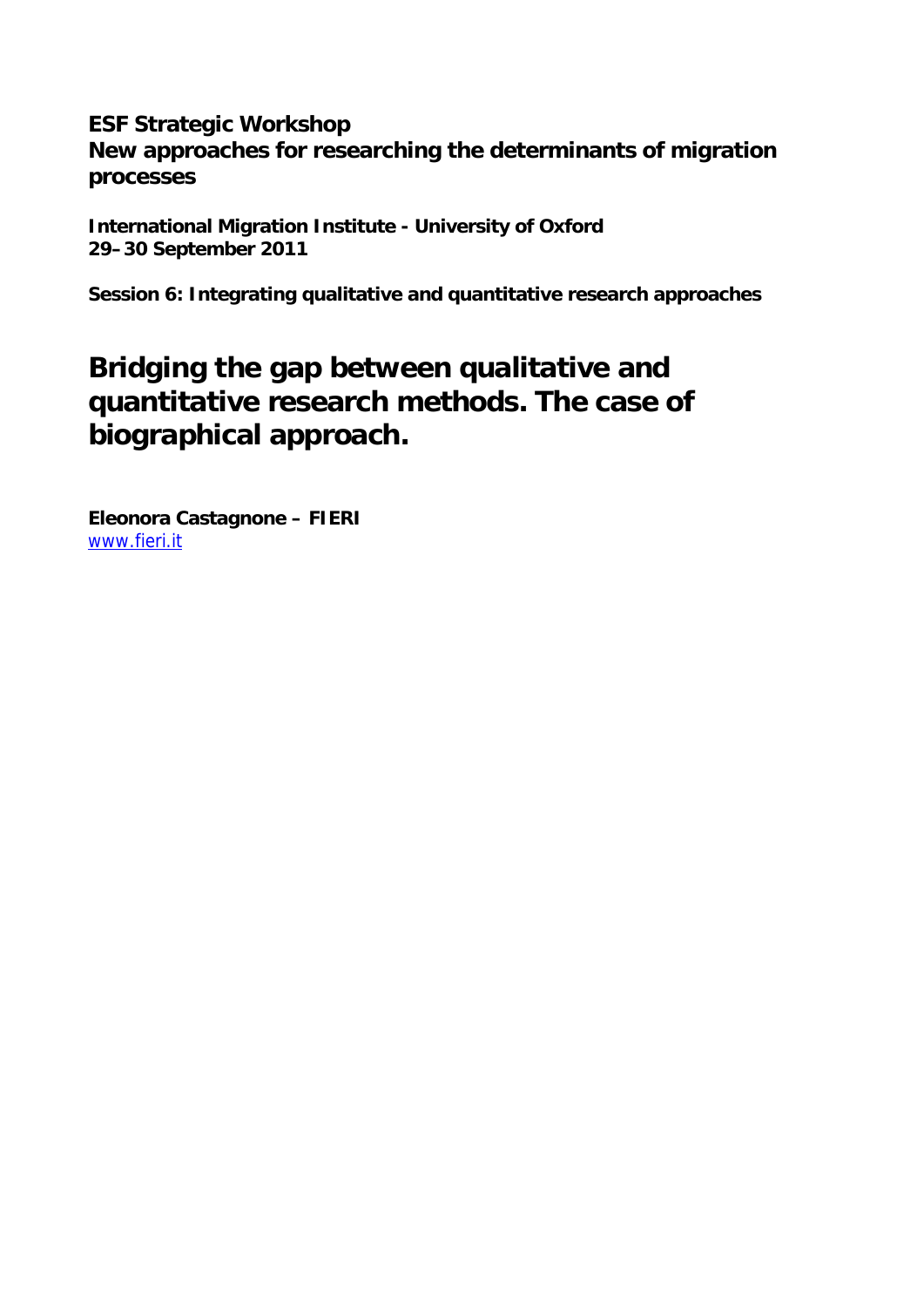#### **INTRODUCTION**

Disciplinary and methodological fragmentation in research on migration is still one of the major limits to the understanding of the complex drivers of migration processes, leading to a partial empirical knowledge of the phenomenon.

The dominant methodological nationalist perspective has also deeply shaped the way migration has been scientifically conceptualized and researched, fixing the phenomenon in time and space, rather than assuming it as a fluid, ongoing, dynamic process and preventing a more comprehensive understanding of migration patterns.

A shift from this perspective was undertaken within qualitative studies on migration, mainly through the analytical framework provided by transnationalism.

While the "qualitative versus quantitative" debate somehow frames the methods in opposition, the note advocates a shift away from this perspective, suggesting how possible innovations can be achieved by adopting reciprocal approaches and methodological devices, as shown in the case of the biographical research.

### **1) MAIN EPISTEMOLOGICAL AND METHODOLOGICAL GAPS IN MIGRATION STUDIES**

#### **1.1 A THEORETICAL, DISCIPLINARY AND METHODOLOGICAL FRAGMENTATION**

It is not a new observation that the deep division between quantitative and qualitative approaches and research methods is unproductive and artificial, and, hence, that research is often not able to grasp the complex nature of social phenomena such as migration, is not new.

Since the late 1980s several scholars, like Massey (1990), Findley (1982) and more recently Castles (2010), have observed the **fragmentation** between **disciplines** (sociology, economics, anthropology, geography, political science, etc.), which in turn partly corresponds to a **division between methodological approaches** (quantitative vs. qualitative).

Such fragmented approaches tend to be strongly **self-referential**. Research traditions exert a powerful influence over the thinking of researchers. As Massey argues (1990: 4) "disciplinary parochialism" generates a multiplicity of self-contained migration literatures that reinforce and perpetuate basic cleavages across and within the disciplines.

Furthermore, they produce **heuristic outcomes** which fundamentally differ from each other, either focusing more on the macro (as primarily in economics and in political science), the meso (e.g., sociological research on networks) or the micro level (individual, family, as e.g. in anthropology). While many qualitative studies provide in-depth, rich, but subjective and hardly representative insights on the one hand, quantitative studies may generate rigorous, generalizable results, but tend to be devoid of a sense of complexity and the "intuitive appeal of real life" (Massey, 1987: 1504).

As a result, our theoretical and empirical understanding of migration is partitioned and incomplete, providing a weak basis for research and policy. What is still missing in migration studies is a unitary conceptual framework, in which each discipline, by using its own perspective and tools, can contribute to a common body of knowledge, leading to a better overall understanding of migration.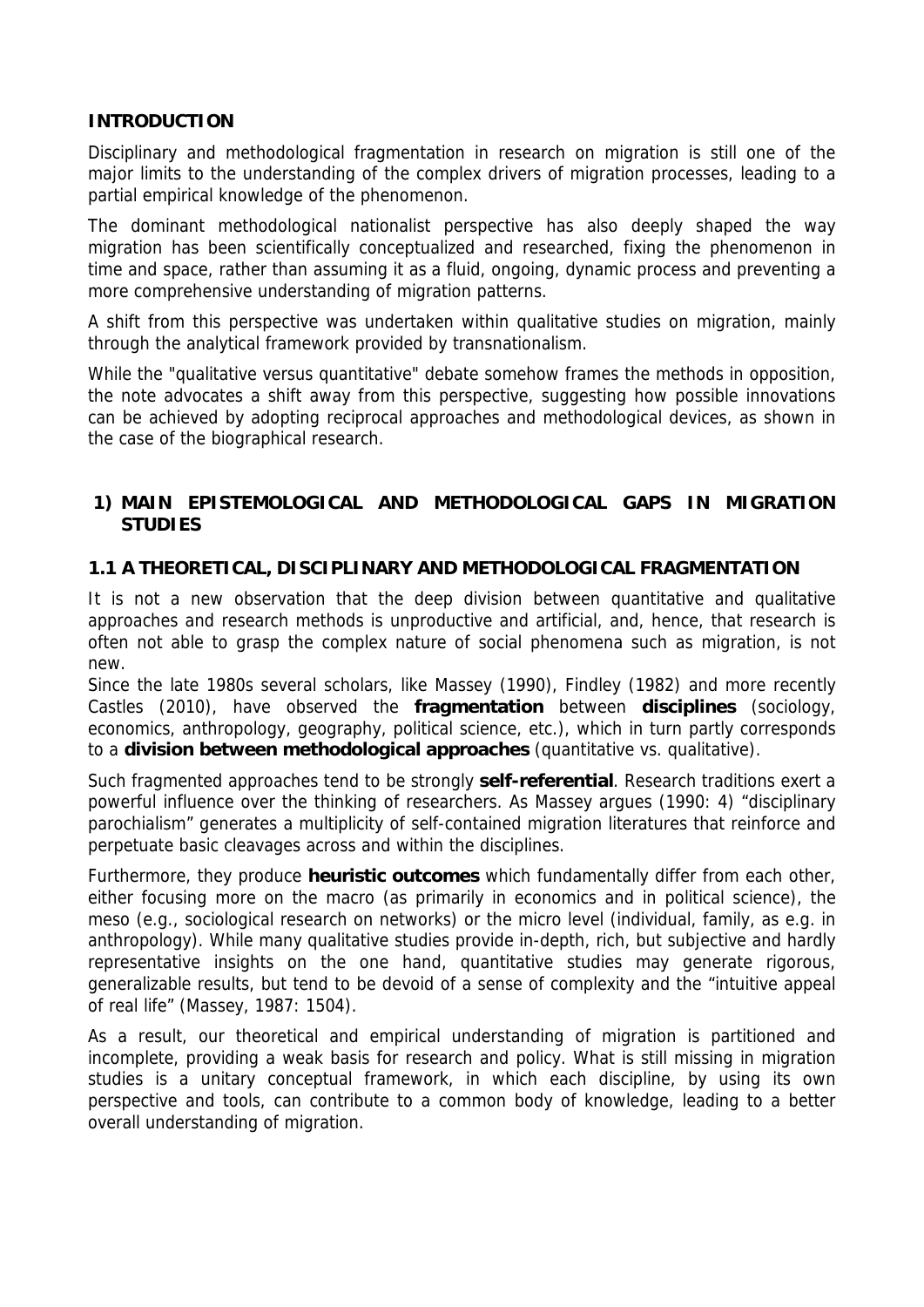#### **1.2 A DOMINANT METHODOLOGICAL NATIONALISM APPROACH AND THE "SEDENTARIST BIAS"**

Much research on migration has been furthermore affected by a **methodological nationalist perspective**, which can be described as "an intellectual orientation that assumes national borders to be the natural unit of study, equates society with the nation-state, and conflates national interests with the purposes of social science" (Wimmer and Glick Schiller 2002).

As the latters argue *(ibidem)*, this mainstream concept, is closely associated to the nationstate building process in Western societies, which has deeply shaped the way migration has been conceived and still strongly influence current thinking in social sciences.

Within this dominant methodological perspective, both qualitative and quantitative research concentrated almost exclusively on specific phases of the migration process (settlement and integration in destination countries; temporary returns and circulation between sending and receiving countries; permanent return in origin countries) or on the effect of migration on sending and receiving countries.

The influence of methodological nationalism can also be detected in the way statistical data are usually collected and made available. Most surveys are still based on nation-state units. This can be easily explained by the desire and need of state actors to internally govern and to externally control migration. The availability of data on a national basis and the tendency to reproduce studies on this scale is therefore highly functional to (nation) states, but has heavily skewed the way of thinking, theorizing, categorizing and studying migration.

The "sedentarist bias" (McDowell and De Haan, 1997:3-4), according to which every move across national border tends to be framed as an exception of the rule of sedentariness within the boundaries of nation-state (Wimmer and Glick Schiller, 2002: 210) and the "permanent settlement migration paradigm", conceiving migration as a displacement from the country of origin A and a permanent settlement in a destination B (Agunias, 2006: 44), still largely define the conceptualization of migration and data collection systems.

Hence, social sciences still have difficulties with capturing "mobility". Ways of conceiving migration have been paradoxically informed by a "desire to fix" migration processes, within a clear spatial framework, what is unfixable, in order to make it knowable (Cresswell, 2006). Such fixing strategies are also to be read methods to control, analyse, functionalise and interpret mobility, functionally to the construction and maintenance of nation-states (Meeus, 2010).

As of the late 1980s, the transnationalist paradigm emerged from anthropology as a new approach in migration studies. The novelty of transnationalism resided in a profound shift of the analytical framework, which allowed scholars of migration to move away from nationstates as the unique containers within which migratory processes should be analyzed.

If under the theoretical and epistemological point of view the contribution of studying transnational communities consisted mainly in a shift of perspective away from a methodological nationalism (Wimmer and Glick Schiller, 2002), from a methodological point of view, several methodological tools have supported the operationalization of the new assumptions of transnationalism.

The first methodological contribution refers to the geographical dimension and the related call for a **multi-sited** construction of **research** designs in migration studies (Marcus, 1995), by studying both migrants' origin and destination contexts jointly. **Matched samples** between migrants at destination and their relatives and network members at origin is considered to be a second distinguishing feature of transnational linkages (Mazzucato, 2010). The third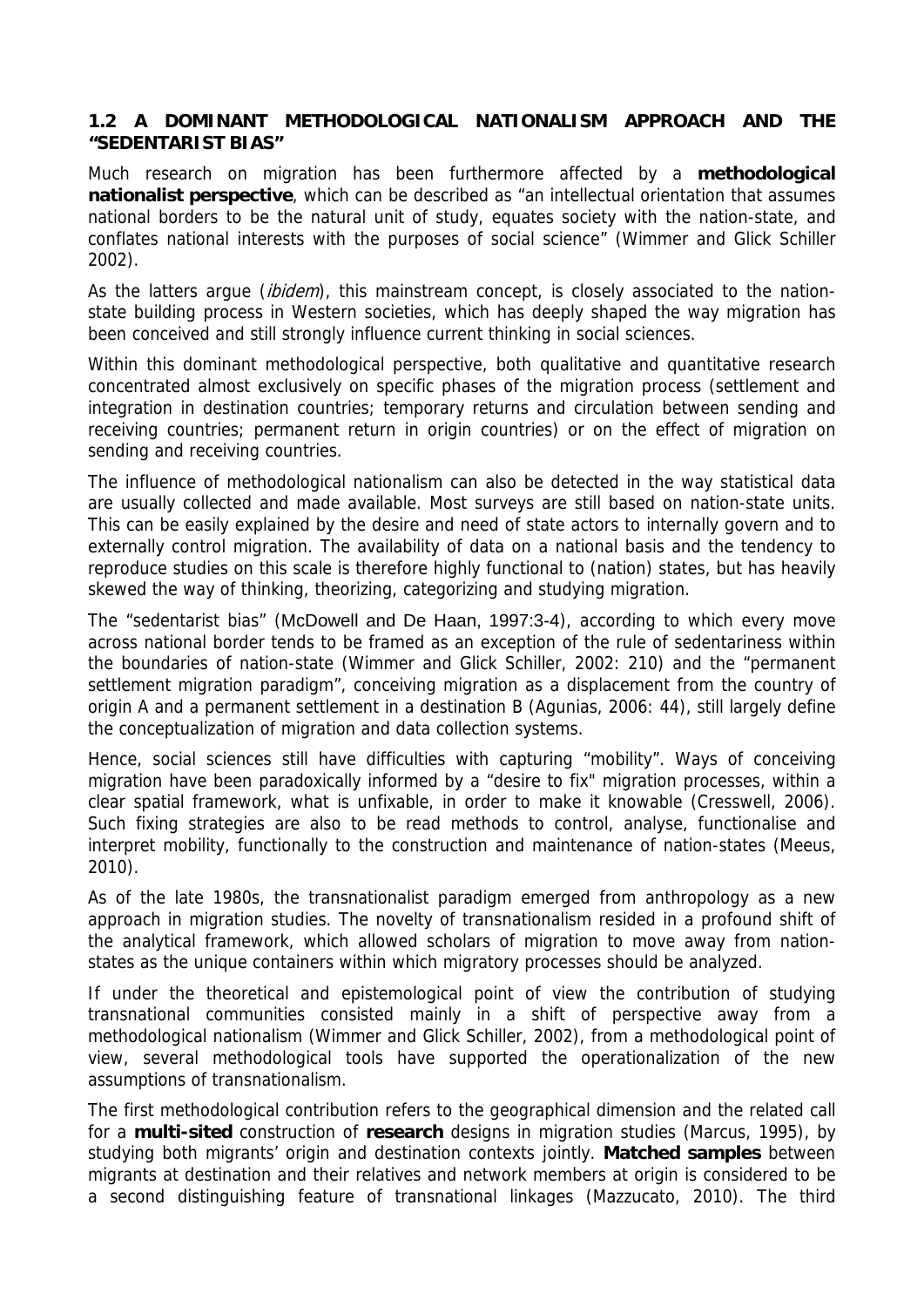methodological input issued from transnationalist approach is the operationalization of **simultaneity** of the migration processes between the origin and destination contexts (Glick Schiller and Levitt, 2004; Mazzucato, 2010).

It is interesting to stress how the methodological and epistemological innovation introduced by transnationalist approaches, as a shift of perspective away from a methodological nationalism, was initially mostly undertaken within qualitative research and only afterwards progressively (albeit partially) assumed by quantitative approaches in migration research.

This sequence seems to reflect a more structural pattern in migration studies: qualitative research seems to have (as also is the case of the biographical research on migration, presented in next paragraph) a greater capacity to generate new perspective, insights and concepts, which quantitative approaches tend to adopt later on.

The higher ability of qualitative approaches to think "out-of-the-box" can be explained through a more de-structured paradigm, leaving room to more innovative and creative approaches. Another possible concomitant reason is that statistical disciplines have always been more connected to the state powers, suffering in this way of a lower degree of autonomy and innovation.

## **1.3 CROSS-SECTIONAL (vs LONGITUDINAL) APPROACH**

Next to a fixed spatial dimension, a static temporary dimension is still deeply implied in most migration studies (Meeus, 2010). When studying migration and its drivers, a **cross-sectional approach** is still dominant, often disregarding previous trajectories and backgrounds of migrants and often reducing them into permanent and temporary migrants (King et al., 2006).

As most surveys are still based on nation-state units, as has already been mentioned, they often do not allow to identify migration trajectories or patterns across the life course, as they do not capture adequately their dynamic transnational behaviors and belongings, and more in general longitudinal migratory paths (Khagram, Levitt 2007; Levitt, Jaworsky 2007).

As Pries argues (2004, pp. 29 & 31), "without enlarging the conceptual framework to include recognition of pluri-local (social) spaces, we will probably lose touch with a growing part of the reality of migration, and thus, be unable to sufficiently understand and explain it". All in all, cross-sectional data are generally inadequate to fully explore the migration processes along time, failing to account for dynamic, longitudinal processes.

Drivers of migration are in fact longitudinal non only across contexts (cf. evolution of migration policies and regulatory frameworks, of labour markets, etc.), but also across individual lives: like King et al. (2006: 246) declare, the 'decision to migrate' needs to be conceived as a longitudinal *process* which has both a 'formation' period and outcomes that play over time, and which involves several decisions with consequences for many people.

Because migration is often not a one-time event, it should be conceived as a *process*. The determinants of migration and the reasons for migration evolve and often change *during* the migratory experience, and this is even more crucial when migrants follow step-wise trajectories, undertaking transits, temporary returns, re-departures, re-migration towards further countries, etc.

In the African migration context, for instance, research has revealed an increasing complexity and fluidity of migration flows and routes towards Europe, with a subsequent fragmentation of migrants' journeys. Partly in response to border controls, step-by-step migration (Bredeloup, Pliez, 2005), is progressively developing as an emerging migration strategy (Castagnone, forthcoming; Castagnone 2011) with transit migration assuming an increasing role in the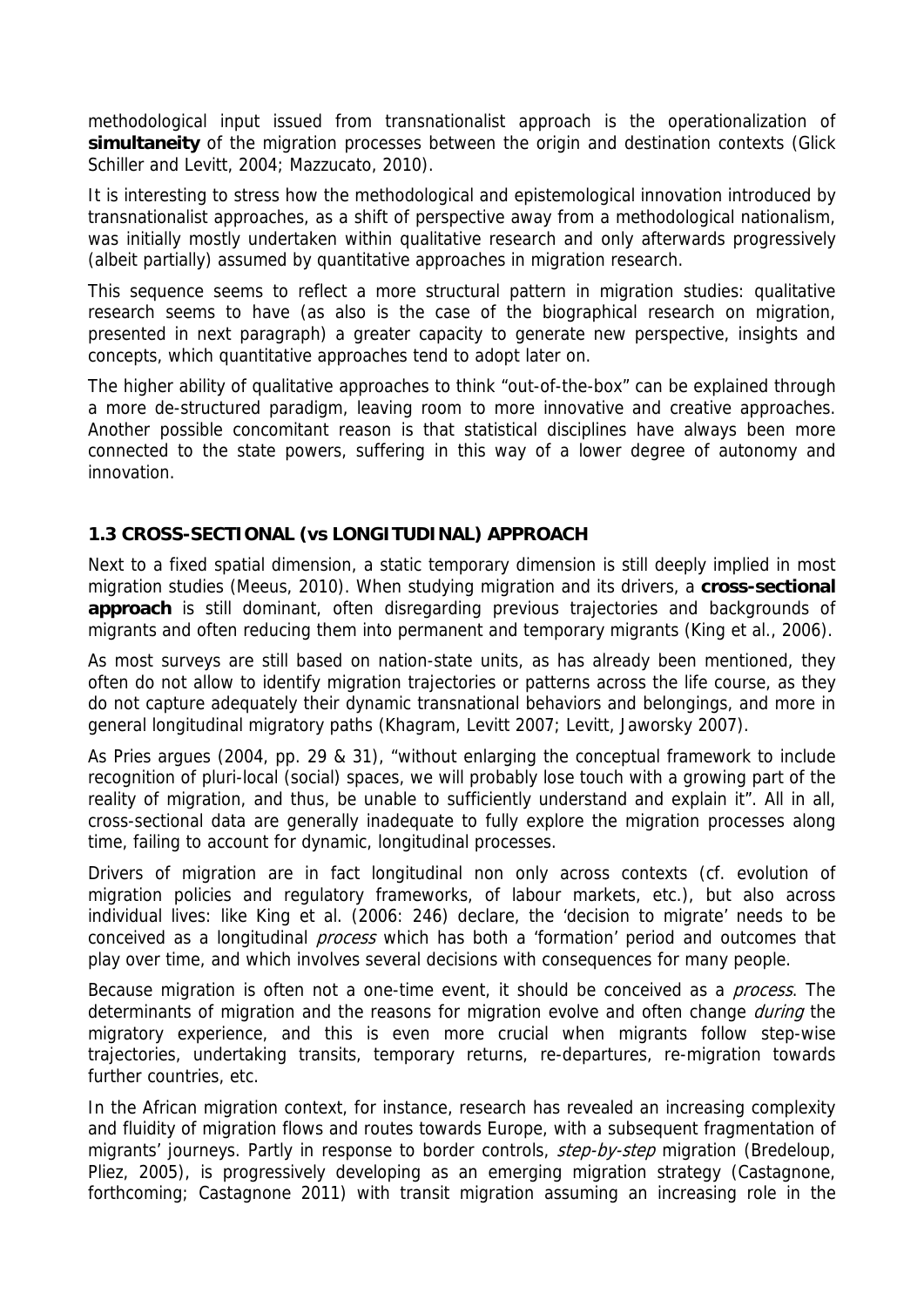trajectories undertaken by migrants. Return and circular migration patterns are also common practices (Castagnone, 2011). Finally, African migrants do also frequently get involved in intra-European mobility, which is entailing further onward re-migration of migrants in the European space. Although this intra-European mobility receives hardly any political attention and cannot be captured by mainstream research methodologies, it constitutes a significant phenomenon<sup>1</sup>.

These considerations show the need for a diachronic look at migration events, according to a step-wise, "fragmented journey" perspective (Collyer, de Haas, forthcoming), in order to reconstruct the complex and dynamic migration patterns.

## **1.4 LACK OF A COMPREHENSIVE FRAMEWORK OF MIGRATION PATTERNS**

Finally, one of the main explanations of why both quantitative and qualitative studies have hardly been able to build comprehensive, multi-level conceptual frameworks, is that they tend to rely on insufficient preliminary knowledge of the **structure** of the **migration patterns**.

Both statistical and conceptual analytical frameworks tend to privilege analyses of separate segments of individuals' migratory paths or process, such as people's reasons to leave and settle, the factors that determine integration in receiving societies; or their return and reintegration in origin countries; and have difficulties to unveil the full complexity of migration patterns

Hence, much research on migration relies on insufficient preliminary knowledge of overall structure of the migration patterns, of their multi-faceted nature and composition, and of the contextual framework in which they take place (Bakewell and de Haas, 2007; Cross et al. 2006; Lucas 2006; Hatton, 2004). There is still a lack of approaches which account for the longitudinal trajectories and paths through the various stages.

The few available studies have been largely based on aggregated and weakly reliable data sources, which are not able to capture the multi-level and longitudinal dimensions of the phenomenon. Again: transnational data collection and longitudinal methodological approaches are necessary to understand the complexity of migration patterns and to fully take into account the interrelated connections between origin and destination countries.

The analytical effort of understanding and discerning migration patterns in their full complexity and heterogeneity is an essential preliminary step in order to subsequently explain its driving forces and causes.

A comprehensive analysis of migration patterns constitutes a preliminary base for undertaking research on causes of migration and should necessary be based on a dialectic multi-method approach, providing intuitive frameworks based on qualitative insights and corroborating or adjusting and quantifying it on a statistical base.

 $\overline{a}$ 

<sup>&</sup>lt;sup>1</sup> Recent empirical evidence on the Senegalese case was provided by the MAFE data (Castagnone, 2011).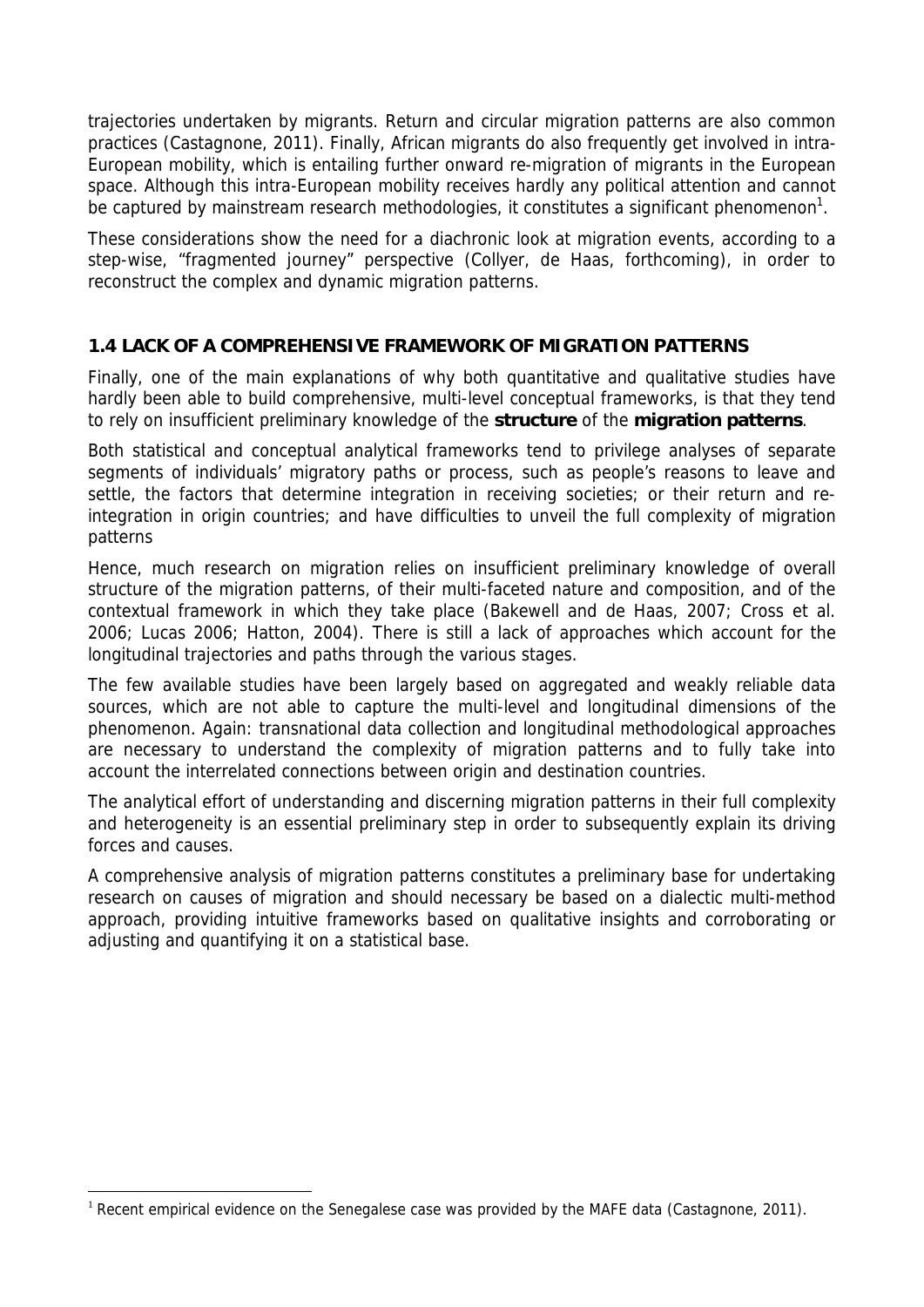### **2. BRIDGING THE METHODOLOGICAL GAP BETWEEN QUALITATIVE AND QUANTITATIVE RESEARCH METHODS: THE BIOGRAPHICAL APPROACH.**

The case of biographical research provides us with a positive example of how qualitative and quantitative methods, instead of opposing each other or being jointly used, can also substantially draw inspiration from each other conveying innovation in their methods and tools.

**The use of biography in social research** originated in the tradition of the Chicago School of Sociology. Biographical research was developed as an innovative method in the social sciences in order to explain complex migration-specific social phenomena (Apitzsch 2006a). The second phase of the biographical studies developed in Europe since the late 1950s. Working independently of each other, practitioners in the various social science disciplines – anthropology, sociology, history, psychology, political science, demography, etc. - began to revive this approach.

Particularly in migration studies, the sociological life course approach brought a new access to the understanding of migration from the micro perspective:

- reconstructing retrospectively the whole life of migrants with regards to its different phases and movements

- connecting parallel trajectories of migrants in different domains of their lives (mobility, family, education, labor career, etc.)

- contextualizing diachronic trajectories of migrants. King and Ruiz-Gelices (2003) stress how "the view of migration as an inherent dynamic phenomenon, as part of the life path of individuals within the context in which they live is the most innovative contribution of biographic analysis to the study of migration".

While qualitative biographical studies did originally develop within qualitative research, and in particular anthropology and ethnography, in more recent years these approaches have been increasingly integrated into quantitative research.

The **objective of the quantitative biographical studies** as an approach is to retrace the entire life-course of the respondents and to organize and interprete material through logical nexus, establishing connections between processes and events (Corbetta, 1999) in individuals' life's.

However, qualitative and quantitative biographic studies still differ substantially, which is largely related to the level of the methodological paradigms they pertain to. Consequently, while qualitative life histories are generally case study approaches in which data is obtained through non-structured interviews centred on autobiographical dimensions, quantitative biographic studies stick to established methods applied in quantitative research. Samples are (ideally) randomly obtained from a register, questionnaire are largely based on closed questions (pre-defining categories), generating categorical, ordinal or numerical variables, and analyseis consists of statistical models that take into account time as a key factor.

In quantitative biographical studies, statistical analysis of the distribution of different events in relation to each other along a life cycle, allows studying the interaction between events or sets of events. The specificity of the biographical survey is to collect at least three major parallel sets of states and events: residential history, work career path, and milestones of family life (birth, marriage, death, co-residence of spouses, ascendants and descendants) since the birth of the individual to the time of the survey (Golaz, 2005).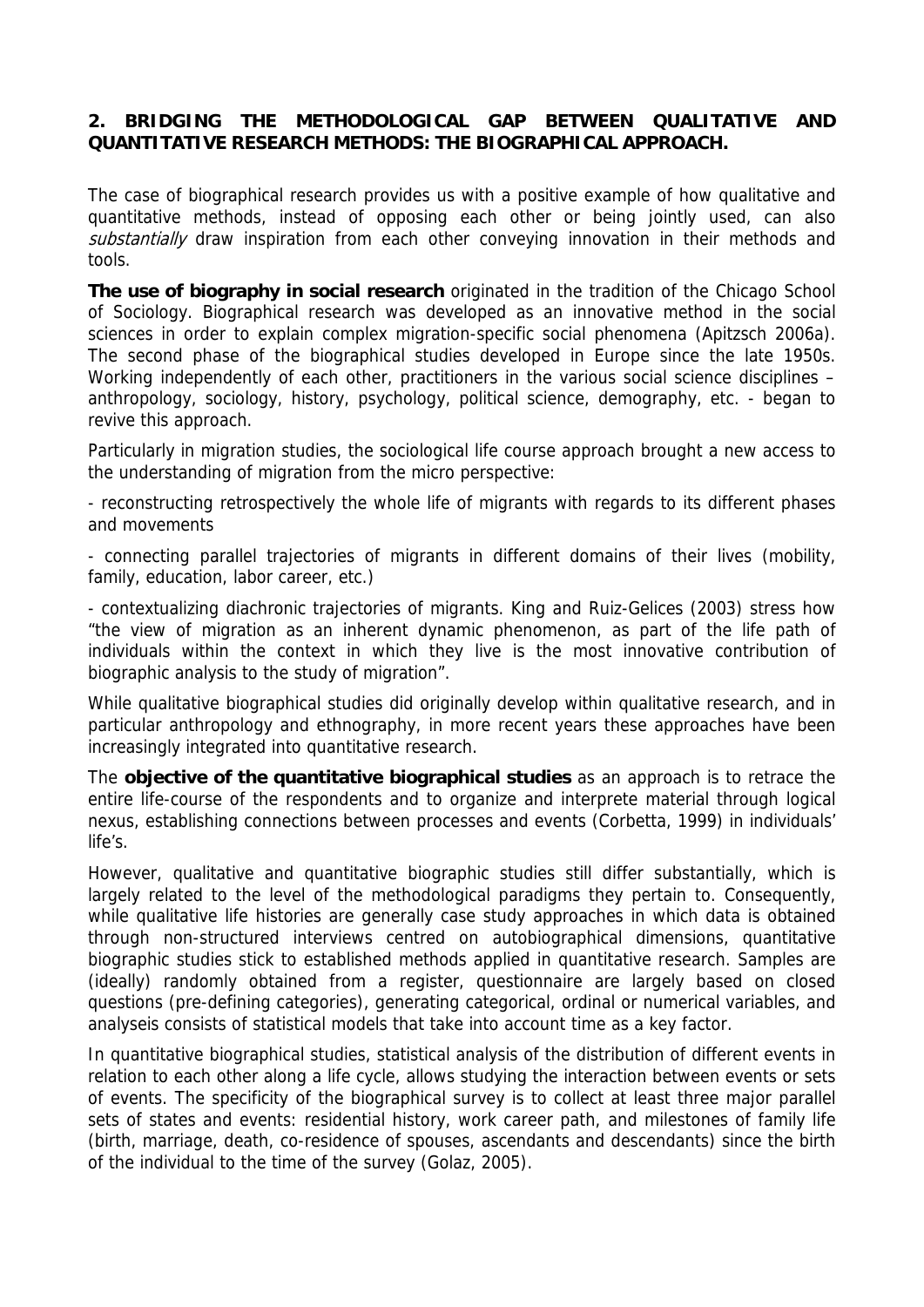Quantitative biographical studies represent in particular two levels of advancement, if compared to: 1) qualitative studies applying the same approach and to 2) traditional quantitative methods to study migration.

Compared to qualitative studies, **biographic surveys allow to study biographies of migrants:** 

1) systematically (through standardized questions and answers)

2) thus better allowing comparison (between groups or countries of origin, socio-demographic characteristics of individuals, destination contexts, characteristics of networks, etc.)

3) providing representative, generalizable empirical evidence

4) allowing *rigorous* longitudinal multi-level analysis (integrating dynamic macro and meso data to the micro ones).

In addition, compared to most traditional quantative surveys, biographical surveys:

1) tend to be focused on the **micro level**, on individuals, their experience and their migrationtrajectories

2) allow to systematically study the change in individual's lives **over time and over space.**  Thus, conventional longitudinal approaches (i.e. using retrospective data, as opposed to cross-sectional data) makes room for a dynamical perspective in quantitative studies, as a way of conceptualizing migration as a *process*, in which people shift from one categorization to another (Collyer, de Haas, forthcoming) in a continuum of changes from one status to another. Furthermore, retrospective data on migration allow to retrace the whole geographical path of individuals.

3) to reconnect individual trajectories to the meso and macro level, studying the interplay of structure and agency over a life course perspective time, through the integration of meso and macro-contextual longitudinal data, that might impact on individual status at any moment of life. This enables **multi-level analysis**, which is central to the study the drivers of migration. In this way, the events that mark the individual respondents' life are not decontextualized, which allows for an understanding of individual trajectories from past life events the experiences of his/her relatives, and the broader context within which individuals operate and migrate (country of residence, political, economic, social context, etc.).

4) potentially also allow a comparative study of migrants, returnees and the non-migrants in a more rigorous way, through the application of uniform tools of biographical data gathering among these populations.

From these considerations, we may conclude that biographic surveys can be a valid methodological instrument to fill some of the mentioned empirical gaps in quantitative studies on migration. Of course, surveys also have several limits, when compared with qualitative methods (and vice versa). While survey methods, in fact, produce reliable quantitative data for statistical analysis, generalization, and replication, in guaranteeing quantitative rigor, however, they lose historical depth, richness of context, and the intuitive appeal of real life. Anthropological studies, in contrast, capture the richness of life, but sacrifice quantitative rigor. Lack of quantification makes it difficult to demonstrate the validity of conclusions to other scientists, and subjective elements of interpretation are more difficult to detect and control (Massey, 1987: 1504).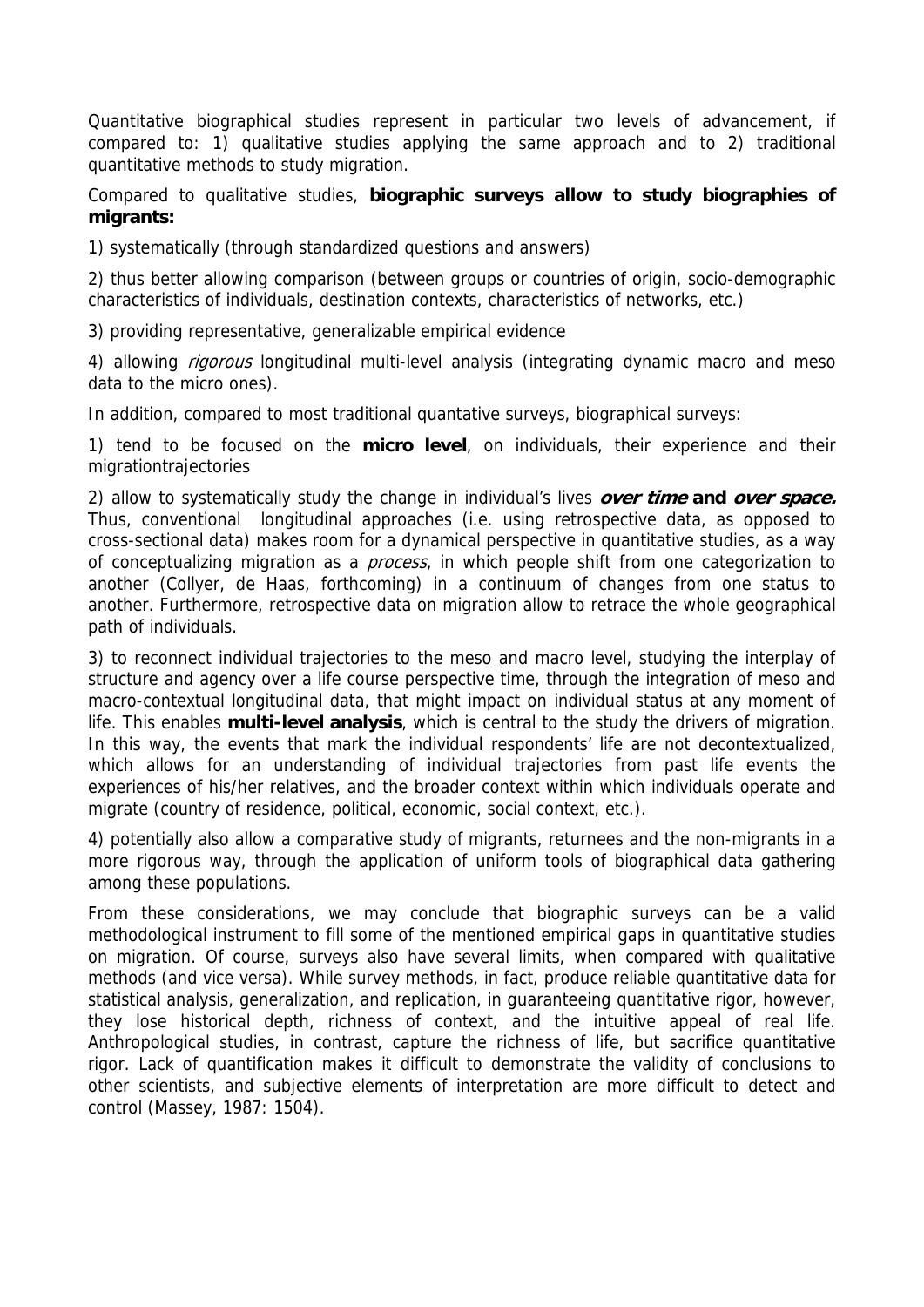Golaz (2005) highlights the complementarity of the biographical and ethnographic approaches and how crossing these two approaches at different times of the research process can be helpful to generate a more critical look on the collection and substance of data. Even within the biographical approach, interaction and integration of quantitative and qualitative methods is still a necessary and virtuous practice.

One of the first and still most innovating and articulate experience is the **ethnosurvey**, adopted by the late 1980s for the Mexican Migration Project (MMP) for the study of migration between Mexico and the United States (Massey, 1987). The ethnosurvey design was developed to capitalize on the strengths of qualitative and quantitative methods, while minimizing their respective weaknesses. The key elements of this research design are: 1) multimethod data collection (ethnography + in-depth qualitative interviews + biographic survey); 2) matched multisite sampling; 3) multilevel data compilation; 4) interdisciplinarity (team trained in both quantitative and qualitative research methods, which strictly collaborate all along the whole research process).

A second, more recent, example is that of **MAFE** research (Migration Between Africa and Europe) focused on Afro-European migrations<sup>2</sup>. The project yielded a new individual biographic data set, through comparable surveys in 3 origin countries in Africa (Senegal, Ghana, Democratic Republic of Congo) and 6 destination counties in Europe (Belgium, France, Italy, The Netherlands, Spain, UK). MAFE data are: 1) multi-topic (various aspects of the respondents' lives are covered by the questionnaires, including work experience, family formation, residential mobility, legal status, etc.); 2) multi-level (meso and macro comparable data in surveyed countries are associated to individual-micro data on migrants); 3) longitudinal (through retrospective data) 4) transnational (collected and giving account for both sending and receiving countries). Importantly, the MAFE data are strictly comparable across all surveyed countries (almost exactly the same questionnaires were used in all countries) and different populations (migrants, non migrants, returnees).

While most biographical qualitative research is retrospective (i.e., reconstituting the paths of life through a narrative reconstruction of past experiences by the interviewer), two recent studies used qualitative mobile (entailing movement of the researcher along the path of respondents), dynamic methods (repeated over time) to study the trajectories of migrants. The first, used by Schapendonk (2010) collected migration histories, reconstructing the paths of mobility through multi-local and multi-timing (longitudinal and dynamic) repeated interviews with migrants, who were firstly interviewed face-to-face, and then followed along their trajectories through long distance conversations (via Skype or phone) or email interviews. The second, undertaken by Arab (2009: 79), deploys a series of qualitative interviews repeated over time, implicating physical displacement of the researcher along the route of the interviewed migrants, and meeting with them at some following stages of their migration paths. These mobile (multi-situated along the path of the respondent) and intensive (repeated vs on-off contacts with the respondents) methods combine the richness of qualitative insights with the advantages of longitudinal methods, allowing to better operationalize and give account of trajectories of migrants and of the dynamic dimension of migration process and its drivers.

 $\overline{a}$ 

<sup>&</sup>lt;sup>2</sup> Research project web site: www.mafeproject.com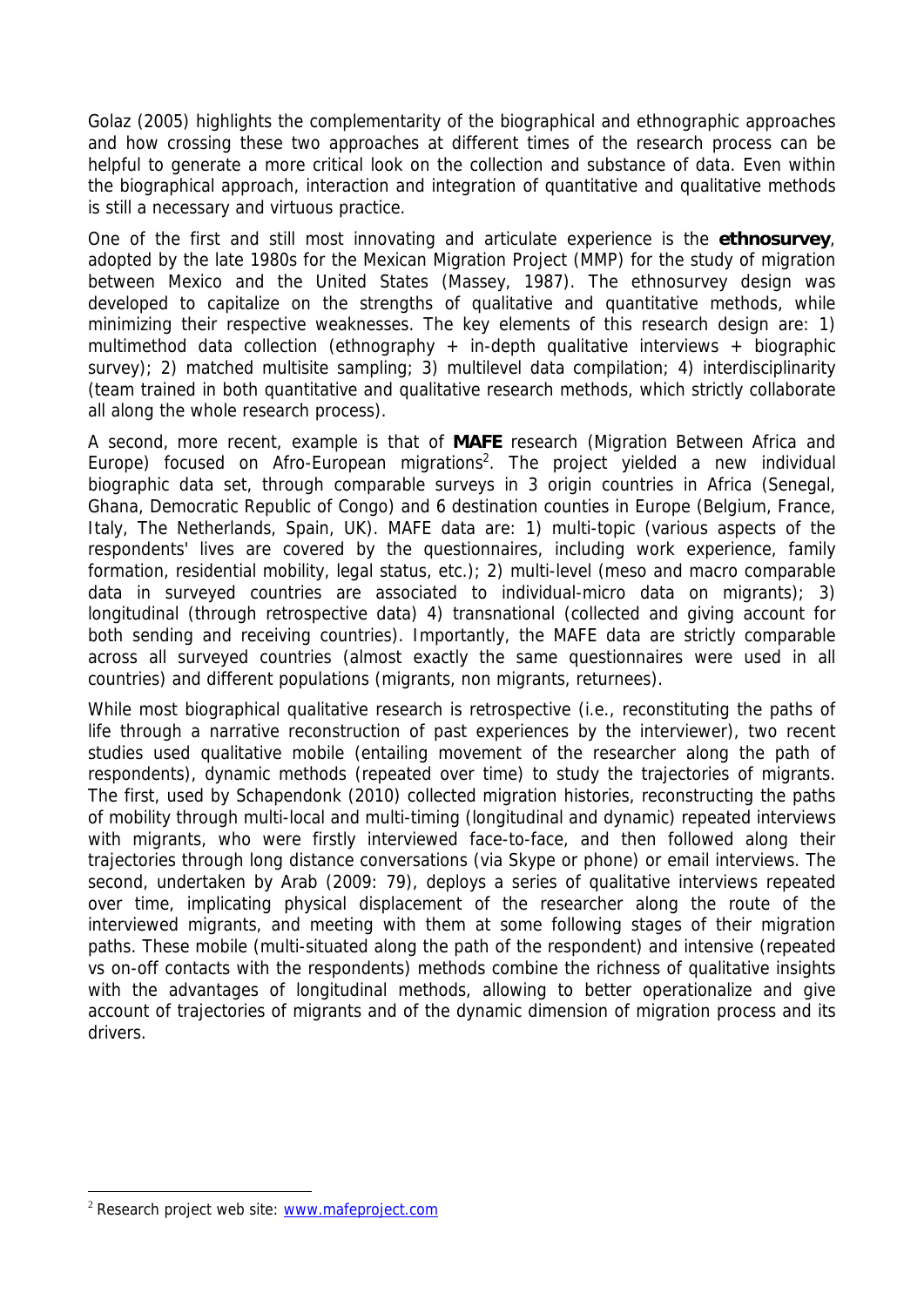#### **CONCLUSION**

After having highlighted some major methodological limitations of migration research, highlighted how combining qualitative and quantitative approaches can be viable and fruitful.

Through exploring the case of biographic approaches, the note demonstrated that qualitative and quantitative methods can not only be simultaneously employed within the same research as two separate but complementary approaches and toolkits, but can also produce new methodological and heuristic devices. This showed that flexible research practices can help to enhance, refine and innovate our instruments for migration research.

With flexibility, we refer to the capacity of crossing disciplinary boundaries (what Wimmer and Glick Schiller (2002) advocated as "methodological fluidism") and of challenging theoretical, epistemological and methodological taken-for-granted conceptions and instruments. This can be achieved through a constant effort and exercise of critical auto-reflexivity, on one side, but necessarily also through: 1) inter-disciplinary critical epistemological thinking (comparing different approaches issued from different paradigms and disciplines) and 2) extra-disciplinary research (looking for creative, "out of the box" approaches, able to dialogue with and innovate theory and methods).

All in all, "thinking differently" is what we are, as researchers, called upon to do, as part of a constant effort of challenging our theoretical concepts and methodological instruments.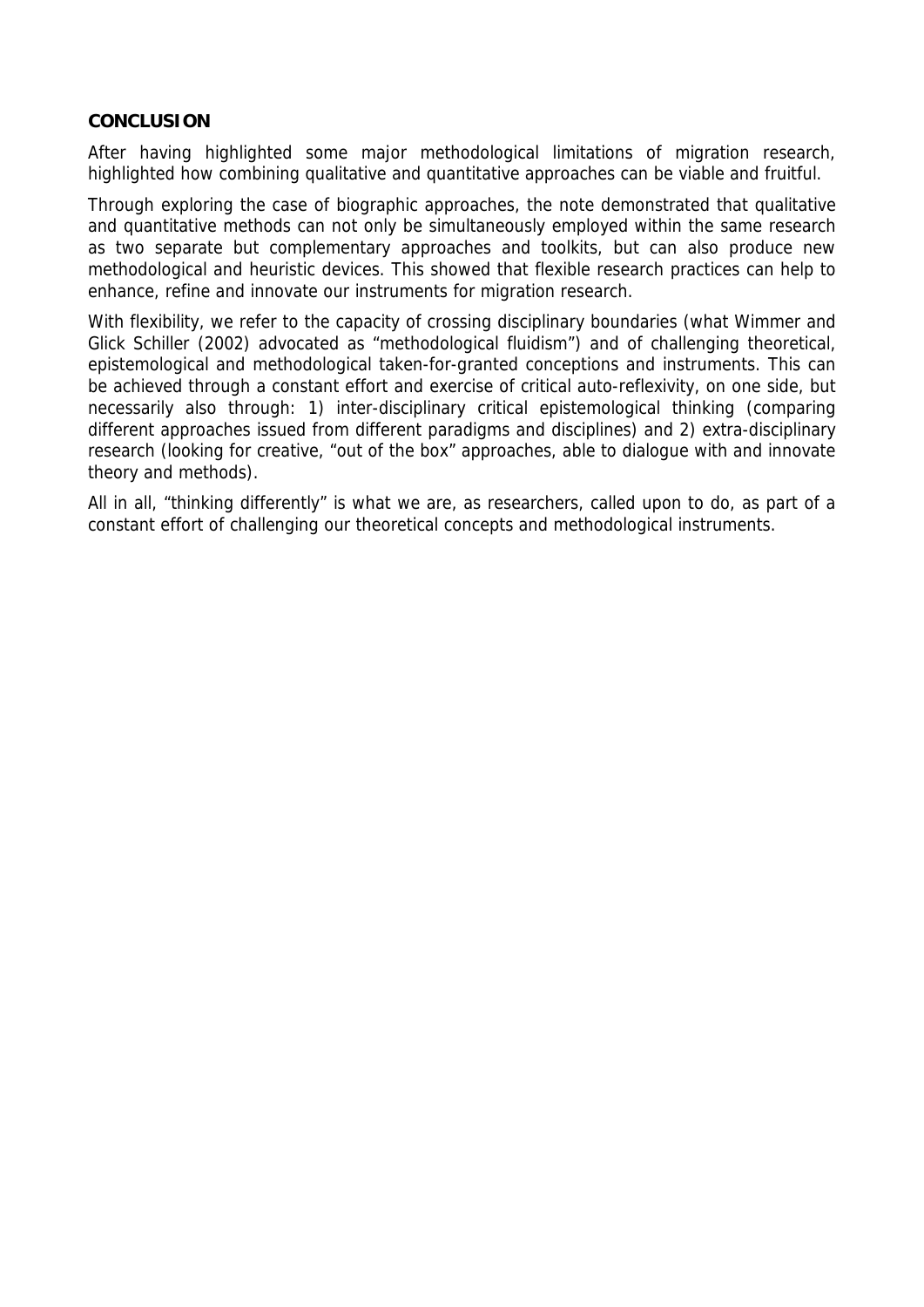#### **REFERENCES**

- Agunias, D.R. 2006, From a zero-sum to a win-win scenario? Literature Review on Circular Migration, Migration Policy Institute.
- Apitzsch, U., and I. Siouti (2007), Biographical Analysis as an Interdisciplinary Research Perspective in the Field of Migration Studies, The University of York.
- Arab, C. (2009) "Circulants marocains en réseau. La diversité des itinéraires et des routes migratoires", in Cortès G., Faret L. (eds.), Les circulations transnationales. Lire les turbulences migratoires contemporaines, Armand Colin, 2009.
- Bakewell, O., and H. de Haas (2007) "African Migrations: continuities, discontinuities and recent transformations" in Chabal P., Engel U., De Haan L. (eds.), African Alternatives, Leiden: Brill: 95-118.
- Bakewell, O. 2007 Keeping them in their place: the ambivalent relationship between development and migration in Africa,IMI Working Paper 8 Oxford: International Migration Institute
- Bredeloup, S., O. Pliez (ed.) (2005), Migrations entre les deux rives du Sahara, Autrepart, n° 36, IRD/ Armand Colin, Paris, 182 p.
- Castagnone, E., 2011, "Building a comprehensive framework of African mobility patterns: the case of migration between Senegal and Europe", Graduate School in Social, Economic and Political Sciences, Department of Social And Political Studies, University of Milan.
- Castagnone, E., 2011**,** Transit migrations between Senegal and Europe: a life-course approach to migration trajectories. A study based on MAFE data, Cahiers de l'Urmis (forthcoming).
- Castles S., 2010, Understanding Global Migration: A Social Transformation Perspective, in: Journal of Ethnic and Migration Studies - Special Issue: Theories of Migration and Social Change, 36, 10, p. 1668-1670, p.15
- Collyer, M., and H. de Haas (forthcoming), "Developing dynamic categorizations of transit migration", Population, Space and Place.
- Corbetta, P. (1999) Metodologia e tecniche della ricerca sociale, il Mulino, Bologna.
- Cresswell, T. and G. Hoskins (2006) "Producing immigrant mobilities", in Cresswell, T., On the move: mobility in the Western world, London: Routledge.
- Cross, C., and D. Gelderblom (2006) Views on Migration in Sub-Saharan Africa. Proceedings of an African Migration Alliance Workshop, Cape Town, HSRC Press.
- Findley, S.E. 1982 "Methods of Linking Community-Level Variables with Migration Survey Data". In National Migration Surveys X: Guidelines for Analysis. Pp. 276-311. New York: United Nations Economic and Social Commission for Asia and the Pacific
- Golaz, V. (2005) Enquête biographique et démarche ethnographique: des outils complémentaires pour l'étude du changement social, paper presented at IUSSP Conference, Tours, June 15th, 2005, INED, Paris.
- Hatton T., and J. Williamson (2003) "Demographic and Economic Pressure on Emigration out of Africa", Scandinavian Journal of Economics, 105 (3).
- Khagram, Levitt 2007
- King, R., and E. Ruiz-Gelices (2003) "International Student Migration and the European 'Year Abroad': Effects on European Identity and Subsequent Migration Behaviour." International Journal of Population Geography, 9, 229-252.